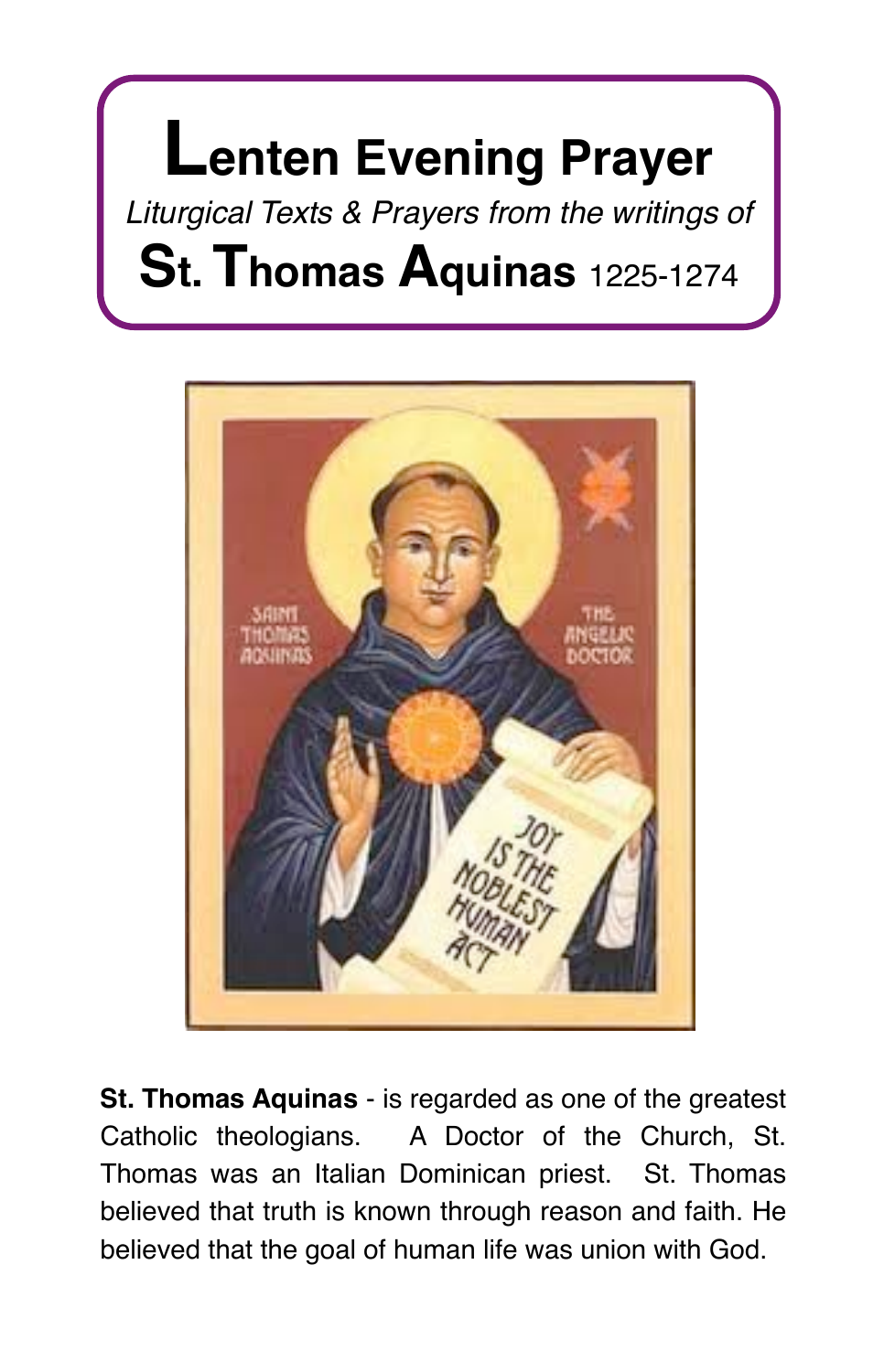# **St. Thomas Aquinas**

Thomas was born in Aquino, Italy, near Naples, into a noble family. At the age of five he was sent to the Benedictine Abbey of Monte Cassino to receive his basic education, in the hope that he would someday become an influential abbot. At an early age he began to develop a great and lasting love of the scriptures, especially the psalms, and at times he revealed what was to become his hallmark by stunning his teachers with profound questions and insights about God. Here he also developed a great love for meditation and solitude, which he later described as the greatest opportunity offered to a human being, a life of contemplation of the wonders of creation and God.

At the age of 17 he became a Dominican novice in a mendicant (begging) order. This order, which was considered countercultural, had been started by a contemporary of St. Francis of Assisi and was based on the principles of poverty, preaching, and complete faith in God. Not long after this, Thomas' brothers, at the direction of their mother, kidnapped him and imprisoned him for nearly two years within the family castle to force him to disavow his radical mendicant way of life. Refusing various temptations offered to him, he spent his time memorizing the scriptures. Finally, his family relented and allowed him to return to the Dominicans. After further studies in Naples, he was appointed as a master at the University of Paris in 1257. During this time he came to embrace the long suppressed Aristotelian texts on metaphysics. These texts helped develop in him the ability to present the profound in simple terms, while also creating in Thomas a reverence--an almost scientific approach--to every moment of time and every creature and form in existence. His experience became that all in creation were revelations of God's infinite, eternal, expanding Being.1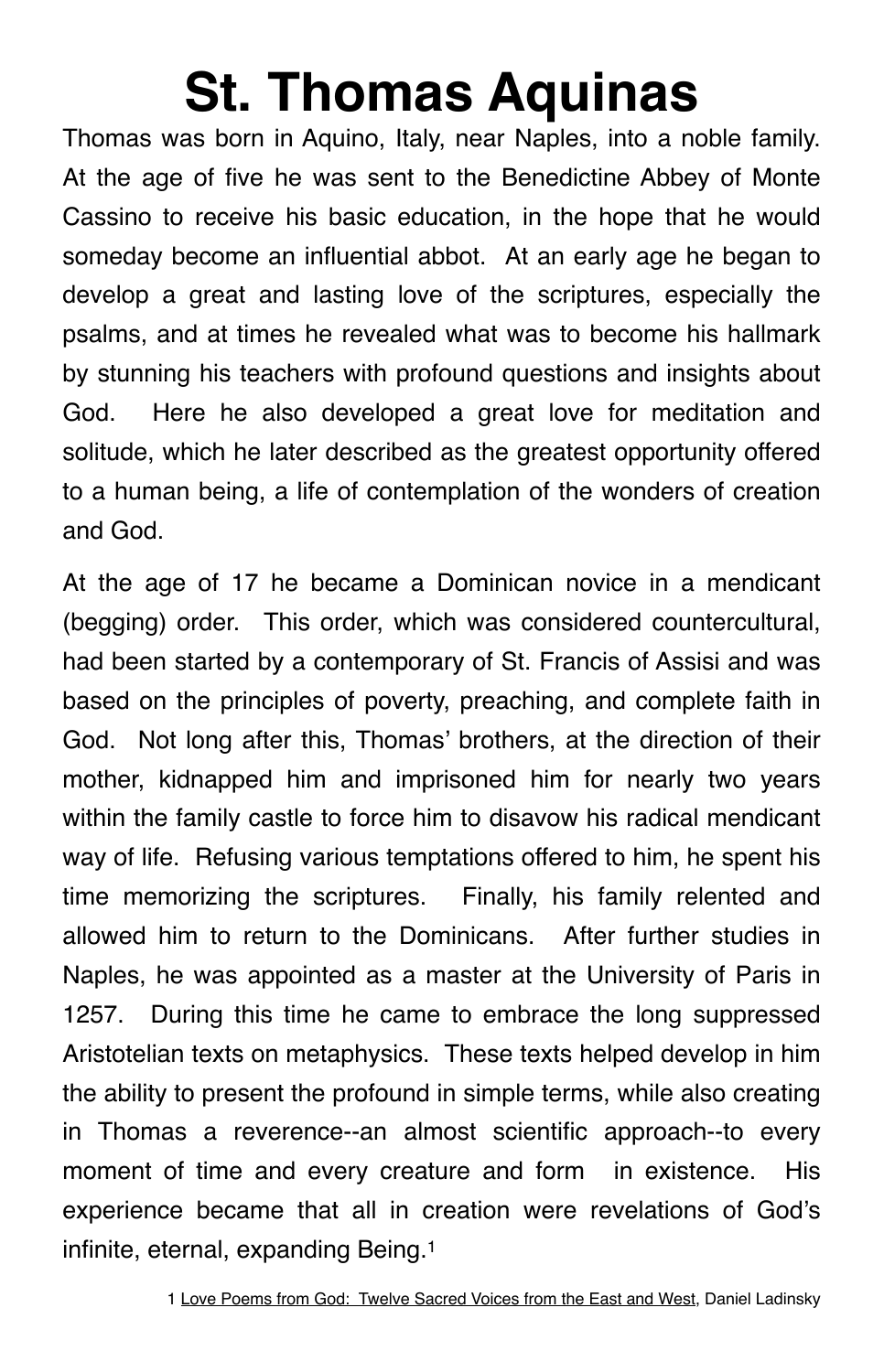# **Lenten Evening Prayer**

*As you enter, please take a moment to remind yourself of your Baptism. Using water from the Font trace the sign of the cross on your forehead to remind yourself that, "In Baptism you are marked with the cross of Christ forever."* 

*Capax Universi – Capable of the Universe*

*Capax universi,* **capable of the universe are your arms when they move with love.**

> **And I know it is true that your feet are never More alive than when they are in defence of a good cause.**

**I want to fund your efforts: Stay near beauty, for she will always strengthen you. She will bring your mouth close to hers and Breathe—inspire you the way light does the fields.**

> **The earth inhales God, why should we not do the same?**

**This sacred flame we tend inside needs the chants of every tongue, the communion with all.**

 **As capable as God**

**are we.** *St. Thomas Aquinas* 

Please begin your worship in quiet contemplation *of all that God has made.*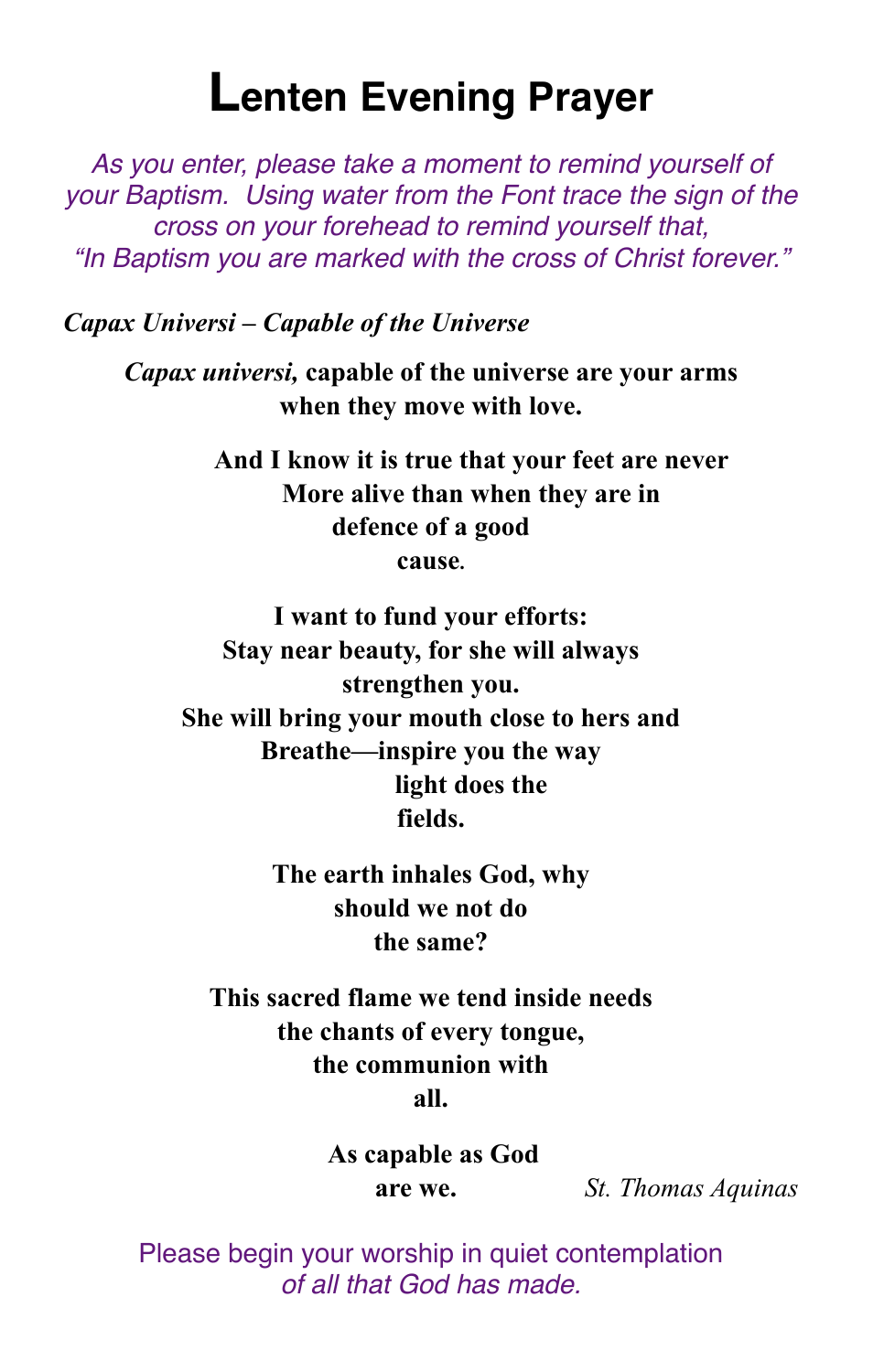Invocation:

P: All things desire to be like God, and infinite space is a mirror that tries to reflect God's body. But it can't. All that infinite existence can show us of God is only an atom of God's Being.

# **C: Existence mirrors God the best it can, though how arrogant for any image in that mirror, for any human being, to think they know God,**

*(Thomas: All Things Desire)*

Evening Hymn: *#561 Joyous Light of Heavenly Glory* 

Prayer of Thanksgiving:

P: We have a cause. We need those don't we? Otherwise the darkness and the cold gets in and everything starts to ache. Our souls have a purpose , it is to love; if we do not fulfill our heart's vocation, we suffer. **C: Amen.** 

*(Thomas: Otherwise the Darkness)*

Psalmody: *#232 Let My Prayer Rise Up*  the piano side is Group 1 and the north side Group 2

### *Silence for reflection*

Litany:

P: "Sometimes we think what we are saying about God is true when in fact it is not."

**C: "It would seem of value to differentiate between what is God's nature and what is false about LOVE."**

P: "I have come to learn that the truth never harms or frightens. I have come to know that God's compassion and light can never be limited."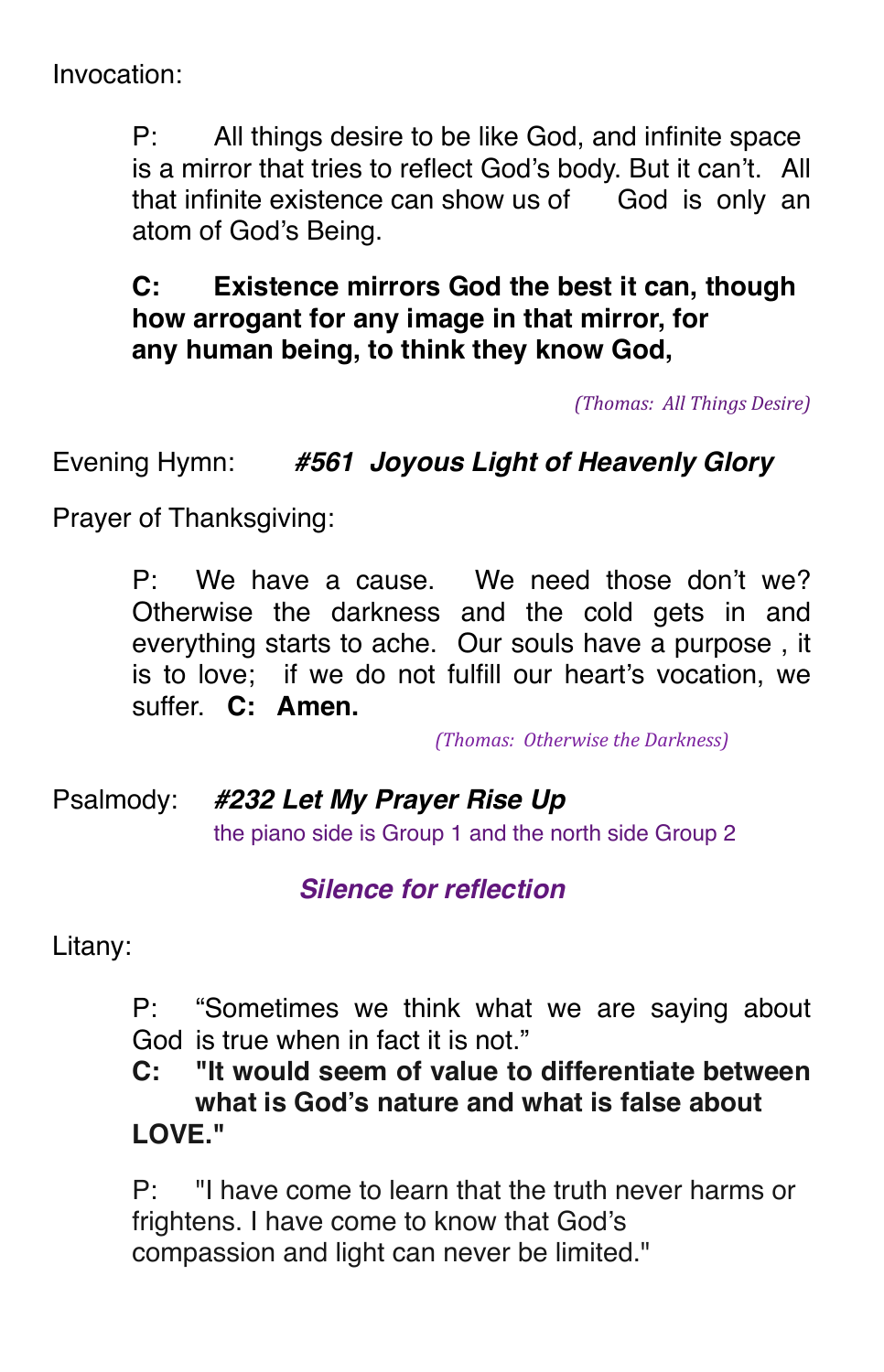**C: "thus any God who could condemn is not a god at all, but some disturbing image in the mind of a child, we best ignore, until we can cure the dark.** 

*(Thomas: God's Nature)*

#### *Silence for reflection*

Hymn: *#699 In Deepest Night*

Scripture Reading: Matthew 26:47-52

Readings from St. Thomas Aquinas:

### **WE ARE FIELDS BEFORE EACH OTHER**

How is it they live for eons in such harmony- the billions of stars--

when most men can barely go a minute without declaring war in their mind against someone they know.

> There are wars where no one marches with a flag, though that does not keep casualties from mounting.

> > Our hearts irrigate this earth. We are fields before each other.

How can we live in harmony? First we need to know

we are all madly in love with the same God.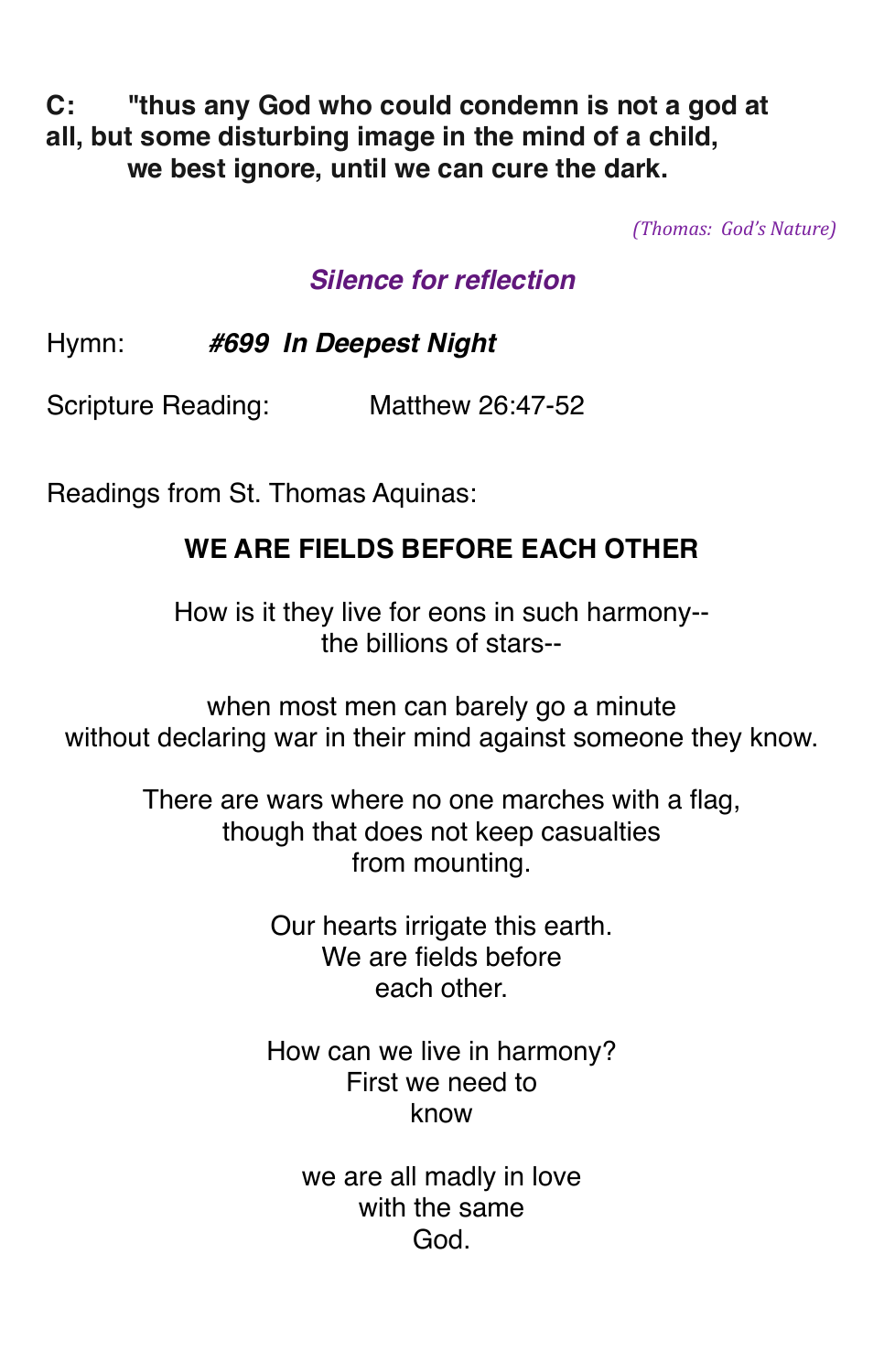# **COULD YOU EMBRACE THAT?**

I said to God, "Let me love you." And God replied, "Which part?"

All of you, all of you," I said.

"Dear," God spoke, "you are as a mouse wanting to impregnate a tiger who is not even in heat. It is a feat way beyond your courage and strength. You would run from me if I removed my mask."

I said to God again,

"Beloved I need to love you--every aspect, every pore."

And this time God said,

"There is a hideous blemish on my body, though it is such an infinitesimal part of my Being- could you kiss that if it were revealed?"

"I will try, Lord, I will try."

And then God said, "That blemish is all the hatred and cruelty in this world."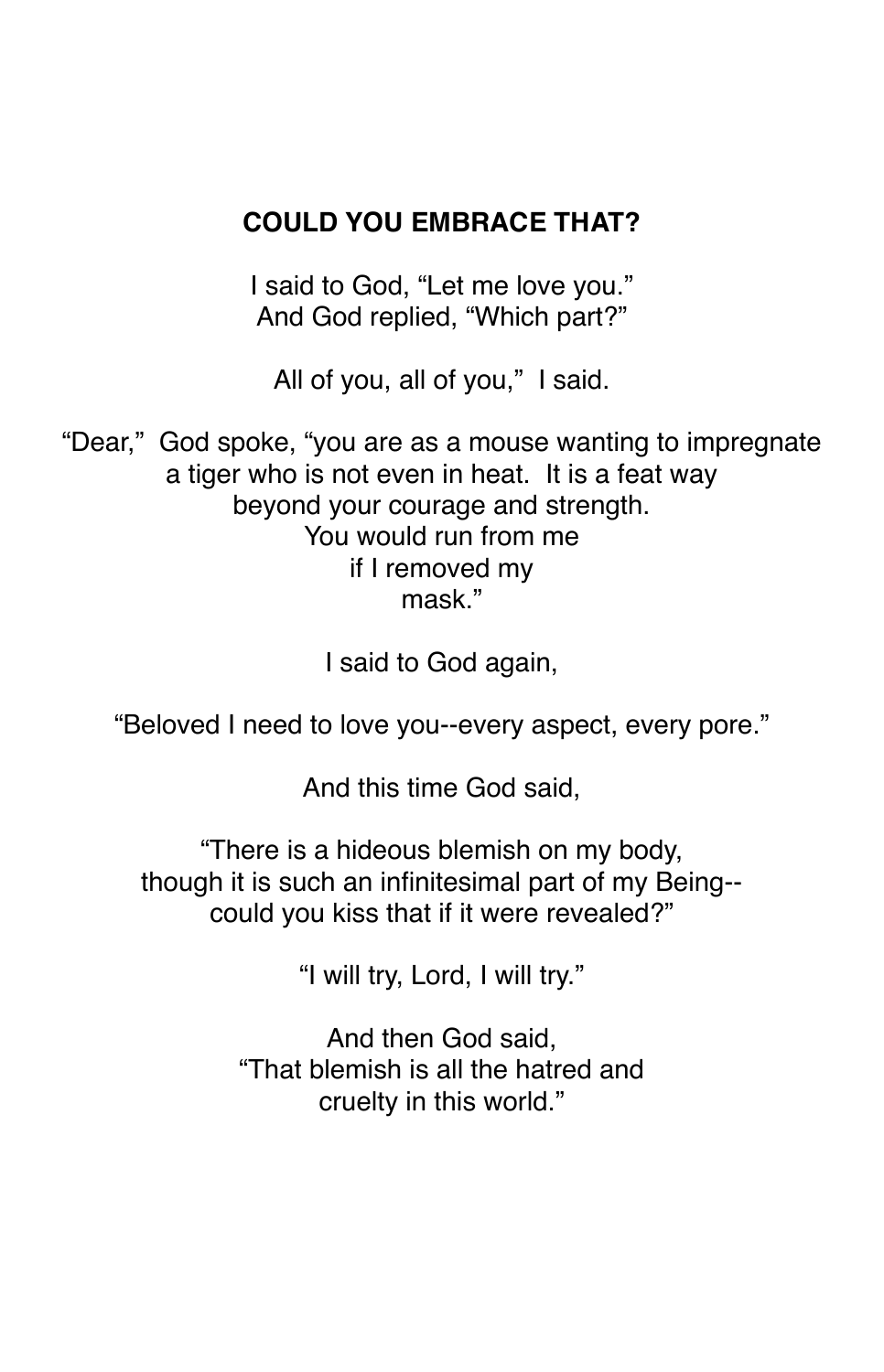Hymn: *#709 When Our Song Says Peace* 

#### Prayers of the Body

We will begin our prayers by singing #751 three times; please change the singular pronouns to plural:

#### **#751 O Lord, Hear Our Prayers When We Call Answer Us**

**Prayer petitions will be punctuated by silence.**  Following the Amen, please sing the alternate verse of #751 "The Lord is our song"

#### Abba Prayer

P: As Jesus taught us, we pray:

**Heavenly Mother, Heavenly Father Holy and blessed is your true name. We pray for your reign of peace to come. We pray that your good will be done. Let heaven and earth become one. Give us this day the bread we need. Give it to those who have none. Let forgiveness flow like a river between us From each one to each one to each one. Lead us to holy innocence Beyond the evil of our days: Come swiftly Mother, Father, come. For yours is the power And the mercy, and the glory. Forever your name is all one. Amen.** 

Hymn: **#572 Now It Is Evening**